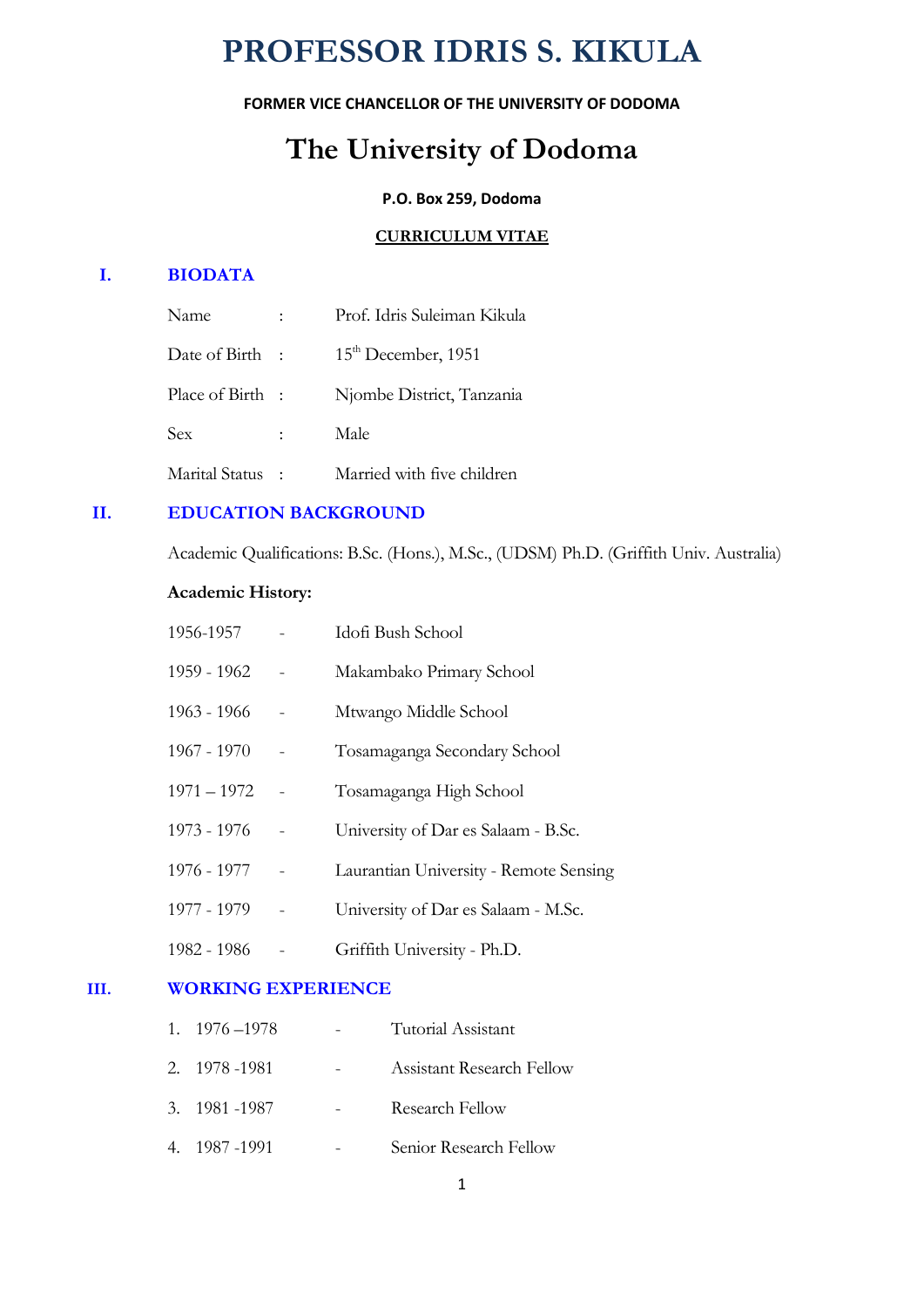| 5. | 1991 -1996      | <b>Associate Research Professor</b>                        |
|----|-----------------|------------------------------------------------------------|
| 6. | 1996            | Full Research Professor                                    |
| 7. | 1987-1988       | Associate Director - IRA                                   |
| 8. | 1990 -1996      | Director - Institute of Resource Assessment,               |
|    |                 | University of Dar-Es-Salaam                                |
| 9. | 1990 - 1996     | Chairman - Board of Directors, National Environmental      |
|    |                 | Management Council                                         |
|    | 10. 1994 - 2002 | Chairman - Board of Directors, Serengeti Wildlife Research |
|    |                 | Institute                                                  |
|    | 11. 1990-1996   | Coordinator - SAREC Sponsored Project: Man-Land            |
|    |                 | relationship in Semi-arid, Tanzania                        |
|    | 12. 1990 - 1996 | Member, COSTECH Advisory Committee on Natural              |
|    |                 | Resources                                                  |
|    | 13. 1992 -1996  | Member, Agricultural Research Fund of the Ministry of      |
|    |                 | Agriculture                                                |
|    | 14. 1992 - 1996 | Member of the National Agricultural Research Council       |
|    | 15. 1994 - 2000 | Member, Board of Directors of the National Land Use        |
|    |                 | Planning Commission and chairman of the Technical          |
|    |                 | Committee                                                  |
|    | 16. 1993 - 1996 | Member, Project Coordination committee, World Bank         |
|    |                 | supported Forest Management Project                        |
|    | 17. 1994 - 2000 | Editor, African Review Journal                             |
|    | 18. 1996 -1998  | Chairman, Board of Mbeya Cement Company                    |
|    | 19. 1997 -1999  | Board Member, Tanzania Leather Industries                  |
|    | 20. 1997 - 2004 | Advisor, Capacity 21 Programme, UNDP                       |
|    | 21. 1998-2001   | Founding Director, Research and Publications University of |
|    |                 | <b>DSM</b>                                                 |
|    | 22. 1998-2000   | Chairman, Advisory Committee, WWF.                         |
|    | 23. 1999-2001   | Director, Research and Publications, University of Dar-Es- |

2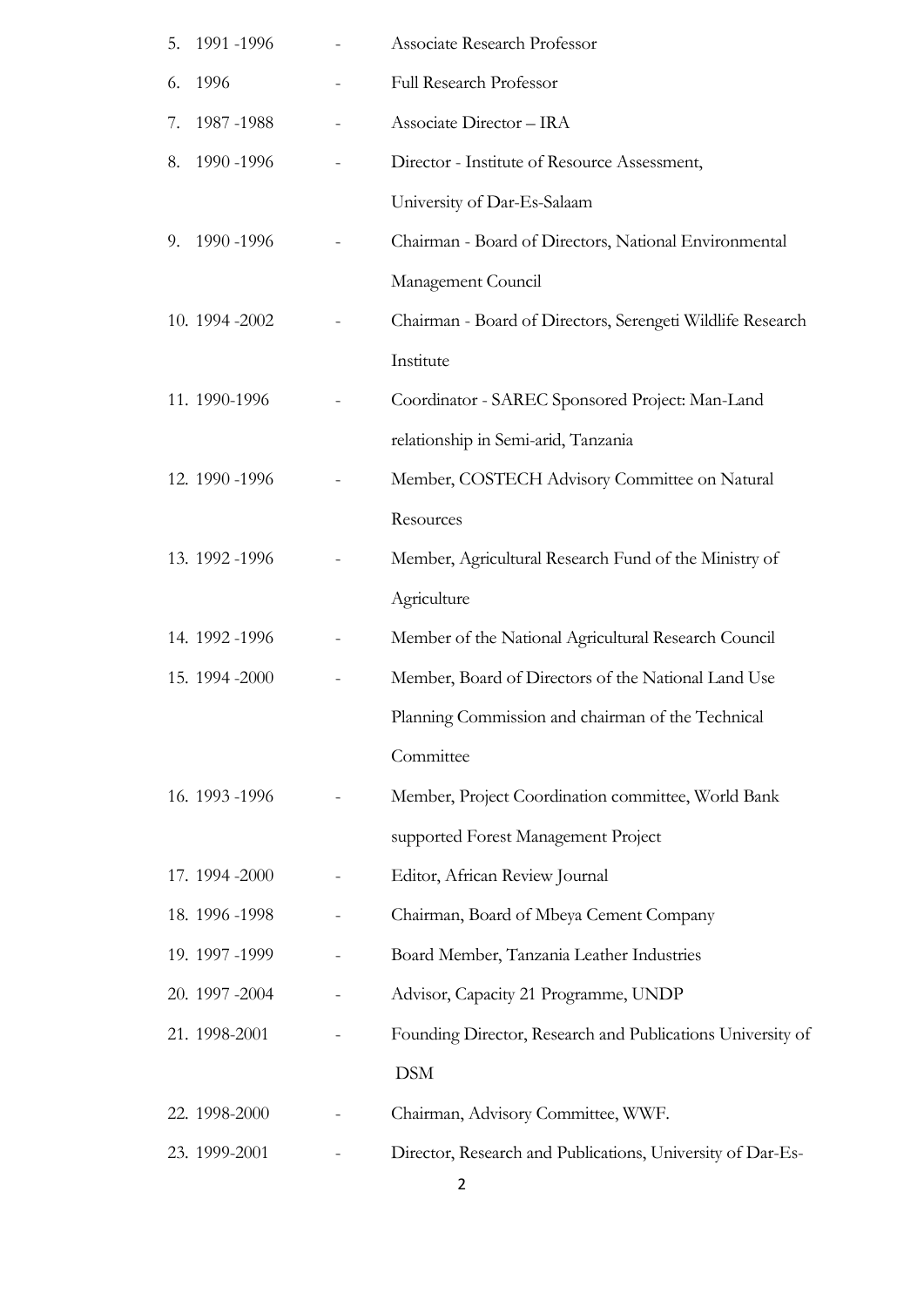|                  | Salaam                                                   |
|------------------|----------------------------------------------------------|
| 24. 2000-2006    | Member, Board of Directors, International Institute of   |
|                  | Environment and Development (IIED) London                |
| 25. 2000-2014    | Advisor, Research for Poverty Alleviation (REPOA)        |
| 26. 2001-2006    | Principal, University College of Lands and Architectural |
|                  | Studies                                                  |
| 27. 2001-2014    | Chairman, Ocean Road Cancer Institute Board of Trustees  |
| 28. 2003-2008    | Member, Lake Victoria Scientific Advisory Committee,     |
|                  | Inter-university Council of East Africa                  |
| 29. 2004-2006    | Commissioner, Commission of Science and Technology       |
| 30. 2004-2006    | Member, Executive Committee of the Commission of         |
|                  | Science and Technology                                   |
| 31. 2004-2007    | Chairman, Governing Body, College of African Wildlife    |
|                  | Management, Mweka                                        |
| 32. 2008-2016    | <b>Board Member NEEC</b>                                 |
| 33. 2005-2006    | Member, Technical Advisory Committee of the Institute of |
|                  | Capacity Nairobi                                         |
| 34. 2005 to date | Member, Tanzania Academy of Sciences                     |
| 35. 2005-2007    | Member, Tanzania Links Foundation                        |
| 36. 2005-2016    | Board Member of the National Development Corporation     |
| 37. 2011-2016    | Vice-Chairman, Board of the National Development         |
|                  | Corporation                                              |
| 38. 2007-2018    | Vice Chancellor, University of Dodoma, Tanzania          |
| 39. 2009-2017    | Chairman of Board of the Tanzania Institute of Education |
| 40. 2009 - 2017  | Board Member, National Empowerment Council               |
| 41. 2011 - 2017  | Board Member, Uongozi Institute                          |
| 42. 2012-2013    | Member, Admissions Committee, Tanzania Commission of     |
|                  | Universities                                             |
| 43. 2013-2016    | Commissioner, Tanzania Commission of Universities<br>3   |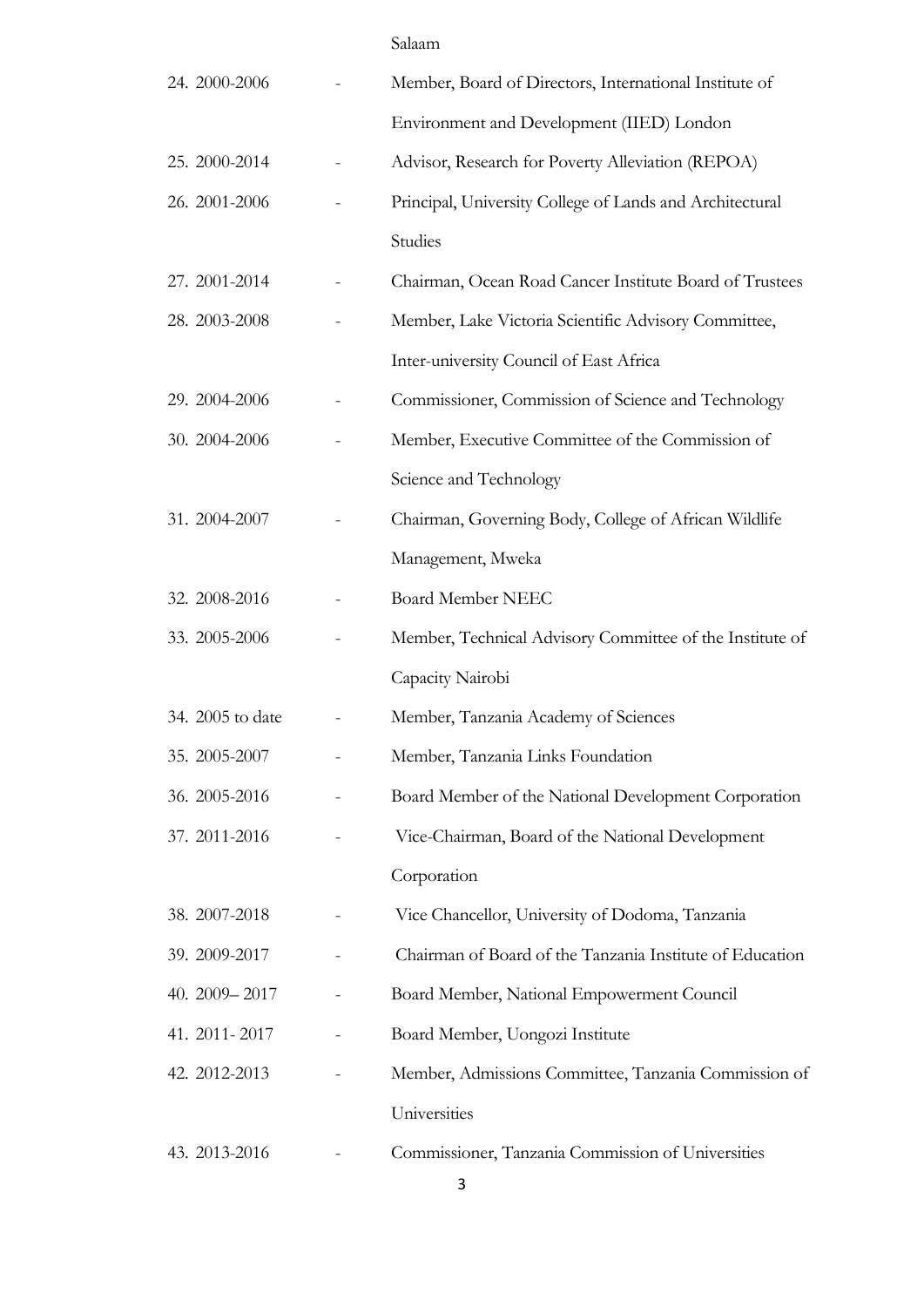|     |    | 44. 2013-2016           |                          | Chairman, Grants Committee, Tanzania Commission of              |
|-----|----|-------------------------|--------------------------|-----------------------------------------------------------------|
|     |    |                         |                          | Universities                                                    |
|     |    | 45. 2018-to date        |                          | Chairman Mining Commission                                      |
|     |    | 46. 2018- to date       |                          | Chairman Audit and Risk Committee, Uongozi Institute            |
| IV. |    | <b>RESEARCH PROFILE</b> |                          |                                                                 |
|     |    | 1. 1975                 |                          | Research on the Ecology of Benthic Algae, Ladder Cover,         |
|     |    |                         |                          | Msasani, Dar es Salaam.                                         |
|     | 2. | 1975                    |                          | Research on Aspects of Field and Laboratory Studies on a        |
|     |    |                         |                          | (cricket)Platygrylusviator; Kirby 1906.                         |
|     | 3. | 1976                    |                          | Land satellite data for vegetation mapping in Tanzania.         |
|     | 4. | 1978                    |                          | Land Resources Survey of Rukwa Region, Tanzania.                |
|     | 5. | 1979                    |                          | Research on the effects of large scale investment in            |
|     |    |                         |                          | Developing Countries the case of Mufindi Paper and Pulp         |
|     |    |                         |                          | Mill - Tanzania                                                 |
|     | 6. | 1979                    | $\overline{\phantom{0}}$ | Multidate Lands at data for vegetation monitoring: The          |
|     |    |                         |                          | Case of Mbeya Region Tanzania.                                  |
|     |    | 7. 1979                 | $\overline{\phantom{0}}$ | Review of (HADO PROJECT) Soil Erosion in Kondoa                 |
|     |    |                         |                          | District, Tanzania.                                             |
|     | 8. | 1980                    |                          | Ngorongoro Management Plan - Vegetation Change.                 |
|     |    | 9. 1981                 |                          | Energy Survey in Villages around the Proposed Paper and         |
|     |    |                         |                          | Pulp Mill- Mufindi, Tanzania.                                   |
|     |    | 10.1981                 |                          | Energy and Afforestation Programmes in Semi-arid Tanzania.      |
|     |    | 11. 1982-95             |                          | Environmental Effects of Tanzania's Villagization Programme     |
|     |    |                         |                          | (Doctoral and Post Doctoral Research).                          |
|     |    | 12.1986                 |                          | Historical Developments in conservation activities in Tanzania. |
|     |    | 13.1986                 |                          | Water Schemes and the related ecological factors in Semi-arid,  |
|     |    |                         |                          | Tanzania.                                                       |
|     |    | 14.1987                 |                          | Impact of Villagization on Agricultural Production and          |
|     |    |                         |                          | Development in Tanzania, the case of Rukwa Region.              |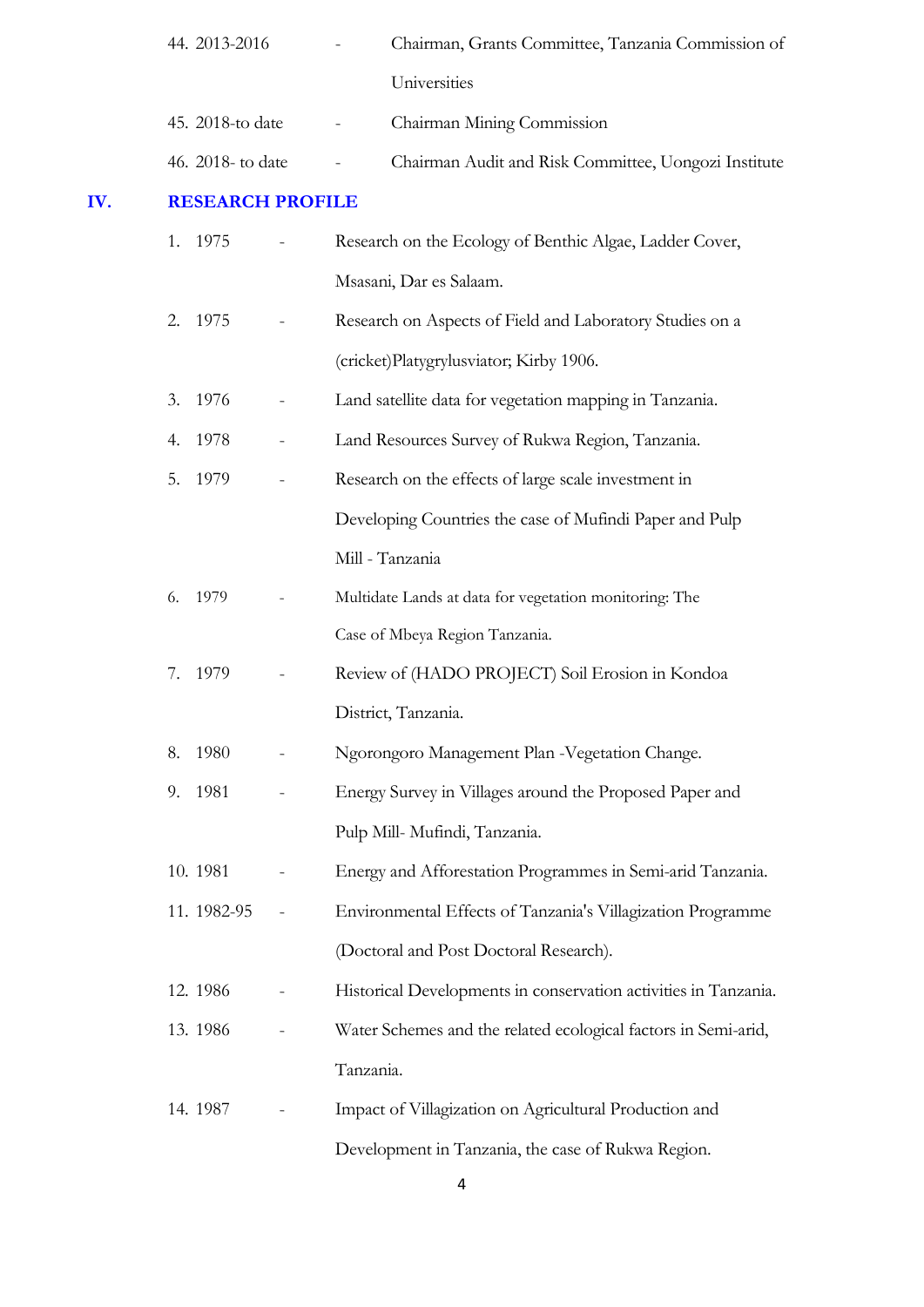| 15. 1987        |                              | Land Use Changes in Eastern Usambara, Tanzania.                     |
|-----------------|------------------------------|---------------------------------------------------------------------|
| 16. 1987-89     | $\qquad \qquad \blacksquare$ | Land Degradation in Sukumaland.                                     |
| 17. 1987-89     | $\frac{1}{2}$                | Efficiency of Woodfuel use for Tobacco curing and peri-urban        |
|                 |                              | woodfuel supply in Tanzania.                                        |
| 18.1988         |                              | Soil Conservation and afforestation in Shinyanga Region, Potentials |
|                 |                              | and Constraints.                                                    |
| 19. 1990-91     |                              | Baseline Mapping for Monitoring Desertification,                    |
|                 |                              | UNSO/UNDP/NEMC                                                      |
| 20. 1990        |                              | Perspectives on Land Degradation Tanzania: An annotated             |
|                 |                              | bibliography; Sida                                                  |
| 21.1990         |                              | Evaluation of Norwegian Assistance to Energy Sector of              |
|                 |                              | SADCC Countries.                                                    |
| 22. 1990        |                              | Evaluation of SIDA - Supported Coordinating Programme of the        |
|                 |                              | SADCC Soil and Water Conservation and Land Utilization Sub-         |
|                 |                              | Sector.                                                             |
| 23. 1990-2000 - |                              | Coordinator, Man Land Inter-relationship in Semi-Arid Tanzania.     |
| 24. 1991        |                              | Land issues in Mbozi District                                       |
| 25. 1992        |                              | Planning for sustainable Development in Tanzania                    |
| 26. 1993        |                              | Participatory land use planning for environmental conservation, the |
|                 |                              | case of Mzula.                                                      |
| 27.1993         |                              | Space Science and Technology in Africa.                             |
| 28. 1993        |                              | Environmental Impact Assessments in National Parks and Public       |
|                 |                              | Lands                                                               |
| 29. 1995        |                              | Environmental Impacts of Refugees in North Western Tanzania;        |
|                 |                              | <b>NEMC</b>                                                         |
| 30.1994         |                              | Environmental Impact assessment of Mkuyuni-Oldeani Road.            |
| 31. 1995        |                              | Environmental Impact Assessment of Sadani Game Reserve              |
| 32. 1996        |                              | Environmental Impact Assessment of the Mkula- Mkamba-               |
|                 |                              | Game Reserve                                                        |

5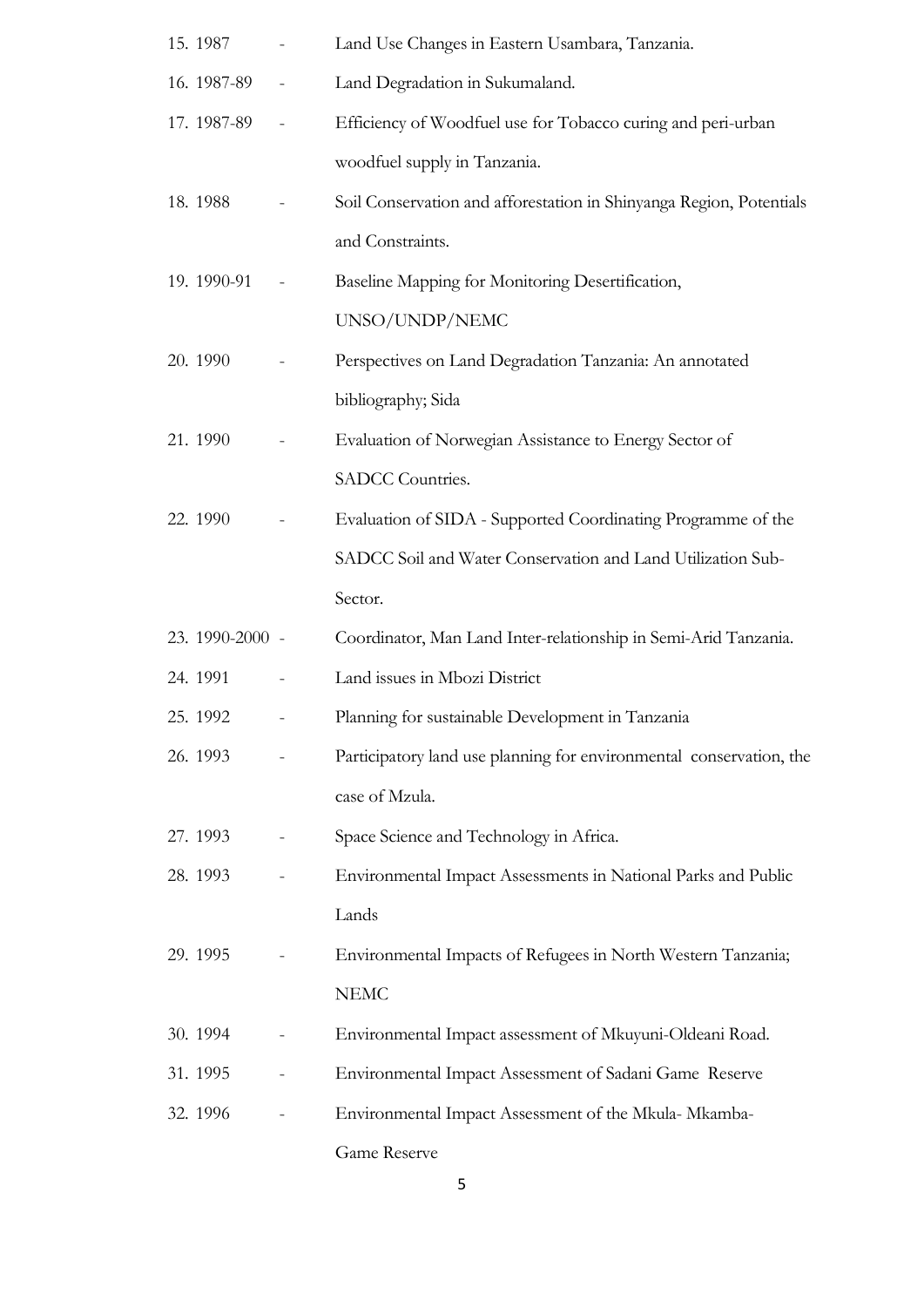| 33.1996         | Global Review of UNDP's Capacity 21 Programme                         |
|-----------------|-----------------------------------------------------------------------|
| 34. 1998        | EIA Training for Tanzania Government staff at central, Regional       |
|                 | and district level                                                    |
| 35. 2000        | Policy Outcomes Research in the Serengeti Ecosystem                   |
| 36.1999         | Issues in Rural Development: the case of Sengerema and Mbozi          |
|                 | District                                                              |
| 37.1999         | Fire Ecology in Kondoa Irangi Highlands                               |
| 38.1999         | Best Practices in participatory planning for sustainable development  |
|                 | in Tanzania                                                           |
| 39. 2000-2004 - | Participatory Planning in Mbozi and Sengerema Districts in the        |
|                 | context of local government reform in Tanzania                        |
| 40. 2000-2001 - | Land use impacts on wildlife in the Serengeti Ecosystem               |
| 41. 1989-2004 - | Global Advisor, capacity 21                                           |
| 42. 1989-2004 - | Advisor, Tanzakesho Programme; District Level Planning                |
| 43. 1995        | External Examiner, Rosclede University, Denmark                       |
| 44. 1999        | Globilization and the natural resources domain in Tanzania            |
| 45. 1999        | Poverty-Environment linkages                                          |
| 46. 2002        | Status of Game Reserve Areas as a basis for establishment of Wildlife |
|                 | Management Areas in Tanzania-The case of Arusha Region                |
| 47. 2002        | Guidelines for District Agricultural Planning in Tanzania             |
| 48. 2002-2003 - | Visioning of Lake Victoria and the bearing on its health and poverty  |
|                 | alleviation                                                           |
| 49. 2003        | A needs assessment for capacity building for rural development        |
|                 | planning in Tanzania                                                  |
| 50. 2003        | EIA for Ndutu Lodge                                                   |
| 51. 2003        | Facilitator, Expert Panel on the Kihansi Toad                         |
| 52. 2004        | External examiner, Norwigian University of Technology                 |
| 53. 2004        | 2005Problems in writing scientific proposals                          |
| 54. 2004        | Where Bottom up Planning Meets Top Down                               |

6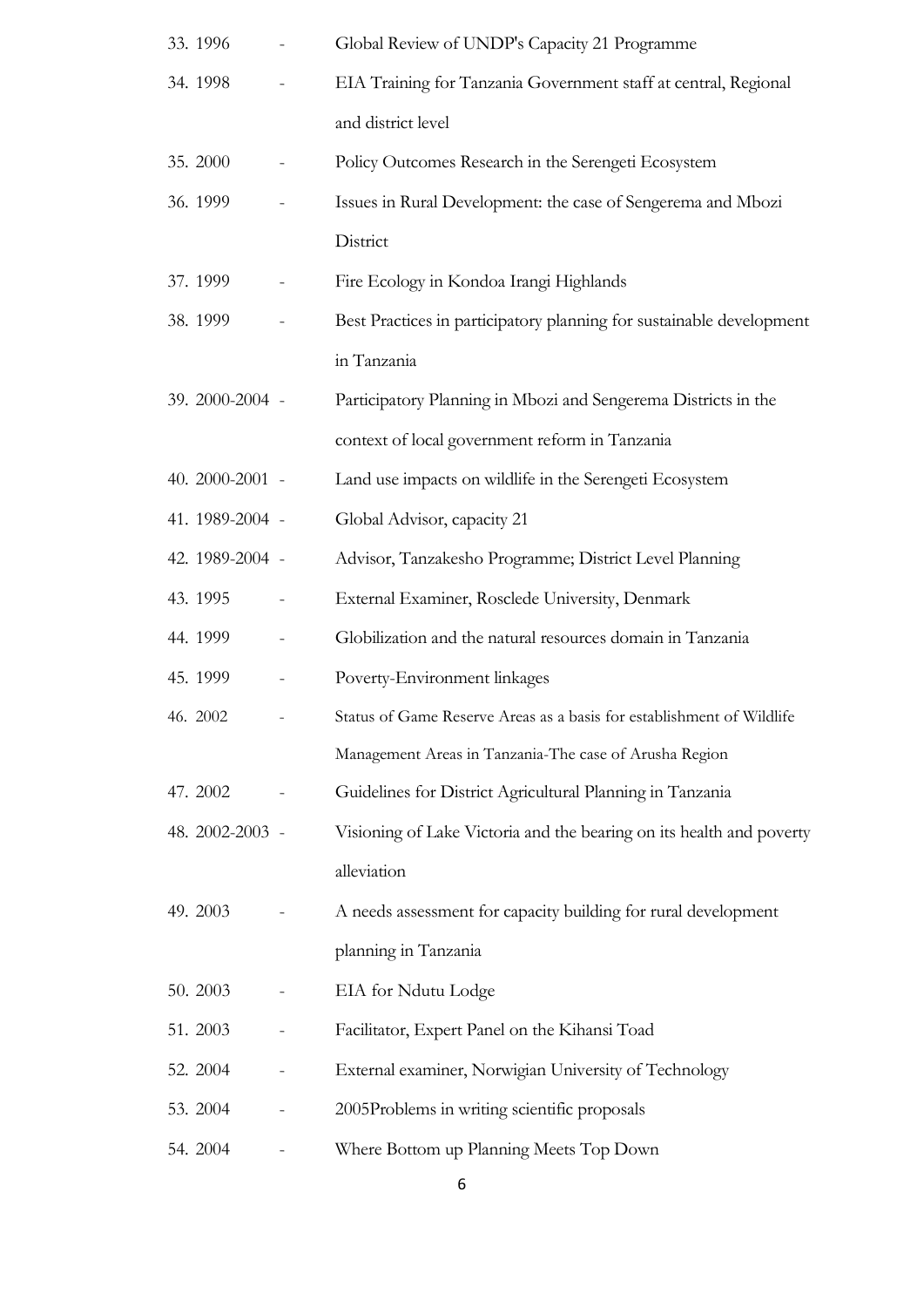| 55. 2005        | Livelihoods and Poverty Reduction Strategies, Tanzania                  |
|-----------------|-------------------------------------------------------------------------|
| 56. 2005        | Common Problems in Proposal Writing                                     |
| 57.2005         | The Environmental Impact Assessment (EIA) Process : A                   |
|                 | technical Report as an Input to the formulation of Regulations for      |
|                 | the EIA                                                                 |
| 58. 2008-2013 - | Urban Agriculture in Dodoma Municipality (with PhD student)             |
| 59. 2010-2014 - | Unsustainability of land conservation programmes: the case of<br>Kondoa |

## **V. Postgraduate Supervision**

| 1. | 1989-1990       |                          | Dr C. Mung'ong'o's Msc                            |
|----|-----------------|--------------------------|---------------------------------------------------|
| 2. | 1991-1994       |                          | Dr C. Mun'gong'o's PhD                            |
| 3. | 1991-2001       |                          | 10 PhD Students from USA, Sweden and UK           |
| 4. | 1994-1995       |                          | Emma Liwenga's Msc                                |
| 5. | 1996-2000       | -                        | Dr. Emma Liwenga's PhD                            |
| 6. | 1999-2004       | $\overline{\phantom{0}}$ | Dr. Henry Ndangalasi's PhD                        |
| 7. | 2001-2005       |                          | 15 undergraduate research work at UCLAS now Ardhi |
|    |                 |                          | University                                        |
| 8. | 2003-2007       |                          | Dr Shombe Hassan At the Norwigian University of   |
|    |                 |                          | Science and Technology                            |
| 9. | 2007            |                          | Mr. Lazaro Mangewa's Msc                          |
|    | 10. 2006-2009   |                          | Mr Riziki S.Shemdoe's Phd at Gent University      |
|    | 11. 2006-2008   |                          | Mr Muzimu's Msc                                   |
|    | 12. 2008 - 2013 |                          | Dr. Namwata's PhD'                                |
|    | 13. 2011-2014   |                          | Dr. Augustino Mwakipesile's PhD                   |
|    | 14. 2004-2018   |                          | Dr. Rajabu's PhD                                  |

## **VI. PUBLICATIONS AND REPORTS**

## **a) Books**

1. Kikula, I.S. 1996. Policies and Environment: The case of villagization in Tanzania.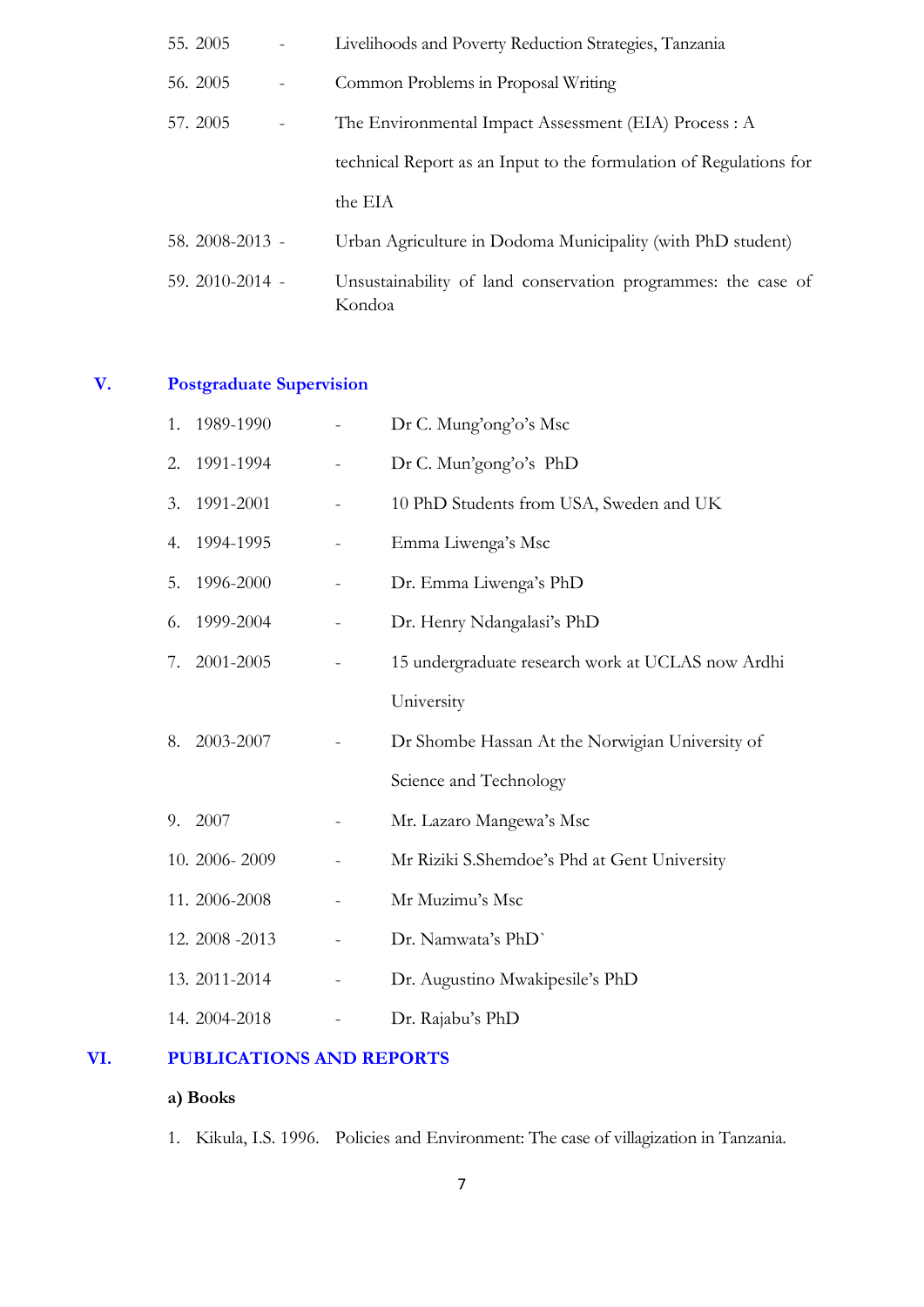Scandinavian Institute of African Studies and Dar-Es Salaam University Press.

2. Christiansson, C. and I.S. Kikula (eds.).1996. Changing Environments: Research on

Man-Land Interrelations in Semi-Arid Tanzania. Regional Soil

Conservation Unit, Nairobi.

3. Boessen J., I.S. Kikula and F. Maganga (ed) 1998. Research on Sustainable Agriculture

in Semi Arid, Tanzania. DUP.

4. Kikula, I.S. Mun'gon'go, C.G. and R.B.B. Mwalyosi (eds) (2004). Geo-Physical and

Social dynamics in Semi- Arid Environments of Central Tanzania. DUP

5. Mng'ong'o C. and I.S. Kikula. 2004. Hali ya Mazingira Katika Wilaya ya Kondoa na Hatua

za Marekebisho.DUP. University of Dar-es-Salaam 6. Kikula, I.S., I. Shivji; J. Kipokola; J. Semboja, and ----(Compilers).2005.

Researching Poverty in Tanzania. Mkuki na Nyota 7. Kikula, I.S. and D. Howlett.2005. Learning About Livelihoods: Lessons for Poverty

> Reduction in Tanzania. United Republic of Tanzania. Dar-es-Salaam University Press.

- 8. Kikula, I.S. Kinabo,L., Mlacha, S. A.K. 2008. The Birth of the University of Dodoma. Udom
- 9. Kikula I.S With 10 others. 2007. Environment at the heart of Tanzania's development:

Lessons from Tanzania's National Strategy for Growth and reduction

of Poverty- MKUKUKTA. IIED

- 10. Kikula, I.S. 2014. The Life Journey of Idris Suleiman Kikula
- 11. Kikula, I.S. 2014. Reflections on The birth of the University of Dodoma
- 12. Grapling with staff and student crises at the University of Dodoma

#### **b) Publications**

1. Kikula, I.S., King, R.B., Mascarenhas, A.C. Ngana, J.O., 1978. Remote Sensing in

Tanzania: Rukwa Project experience: Proceedings on the IDRC Workshop on Remote -Sensing Application in Developing Countries, Nairobi,6 -10.

2. With King, R.B., 1978. Assessment of computer processed landsate data in Areas of subsistances or no cultivation, Proceedings of the 5th annual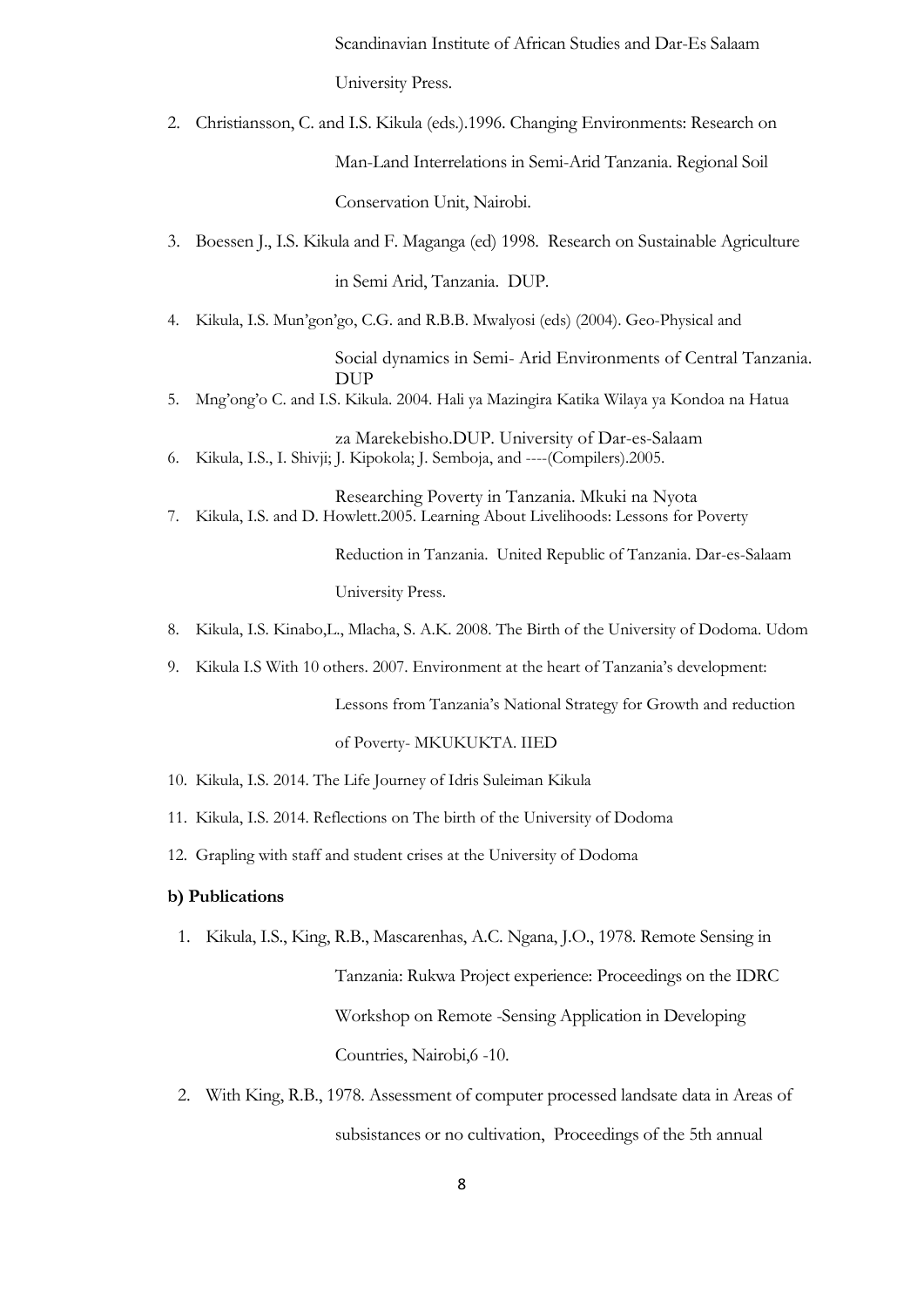conference on Remote Sensing Society on National Surveys, Automated Cartography and Remote Sensing, Durhan - 18-20 Dec. Remote Sensing Society.

- 3. With King, R.B., Rombulow Pearse, Ley, G., and Kamasho, J.A. 1979. Land Resource of Rukwa Region. A reconnaissance. Research Vol. 1. The Physical Environmental. BRALUP Research Report No. 41.
- 4. Kikula, I.S., 1980. Landsate Satellite data for vegetation Mapping in Tanzania: Research Report No. 41.
- 5. Kikula I.S. and Banyikwa,F.F. 1981. Soil Erosion and Land Degradation. The Case of Kondoa Irangi Highlands, Dodoma, Tanzania. Paper presented at a Workshop on Resource Development and Environment in Dar-es-Salaam, 22-27th June, 1981.
- 6. Kikula, I.S., 1981. Effects of Industrial Investment in Developing Countries: The Mufindi Pulp and Paper Mill: Working Paper 4.
- 7. With A.C. Mascarenhas, 1982. Remote Sensing Activities in Tanzania: Paper for the African Remote Sensing Council Meeting in Kinshasa - March, 1982.
- 8. Kikula,I.S.and P. Nilsson, 1982 Trees for fuel and Building: A Preliminary assessment in two villages adjustment to the southern pulp and paper mill. BRALUP Research Report No. 51.
- 9. With Muestch, 1982. An assessment of the digital landsate processing for cartographic and Environment: The case of Nachingwea, Tanzania. Proceedings of the Canadan Remote Sensing Workshop - Montreal, May, 1983.
- 10. Kikula, I.S., Mascarenhas, A.C. and P. Nilsson, 1983. Support to village Afforestation in Tanzania. Report for the Ministry of Natural Resources and FAO – Rome.
- 11. King, R.B., Kikula, I.S., and Mascarenhas, 1981. A less developed country's Assessment of Landsate as a data source for development. Proceedings of a Remote Sensing Workshop held in Addis Ababa,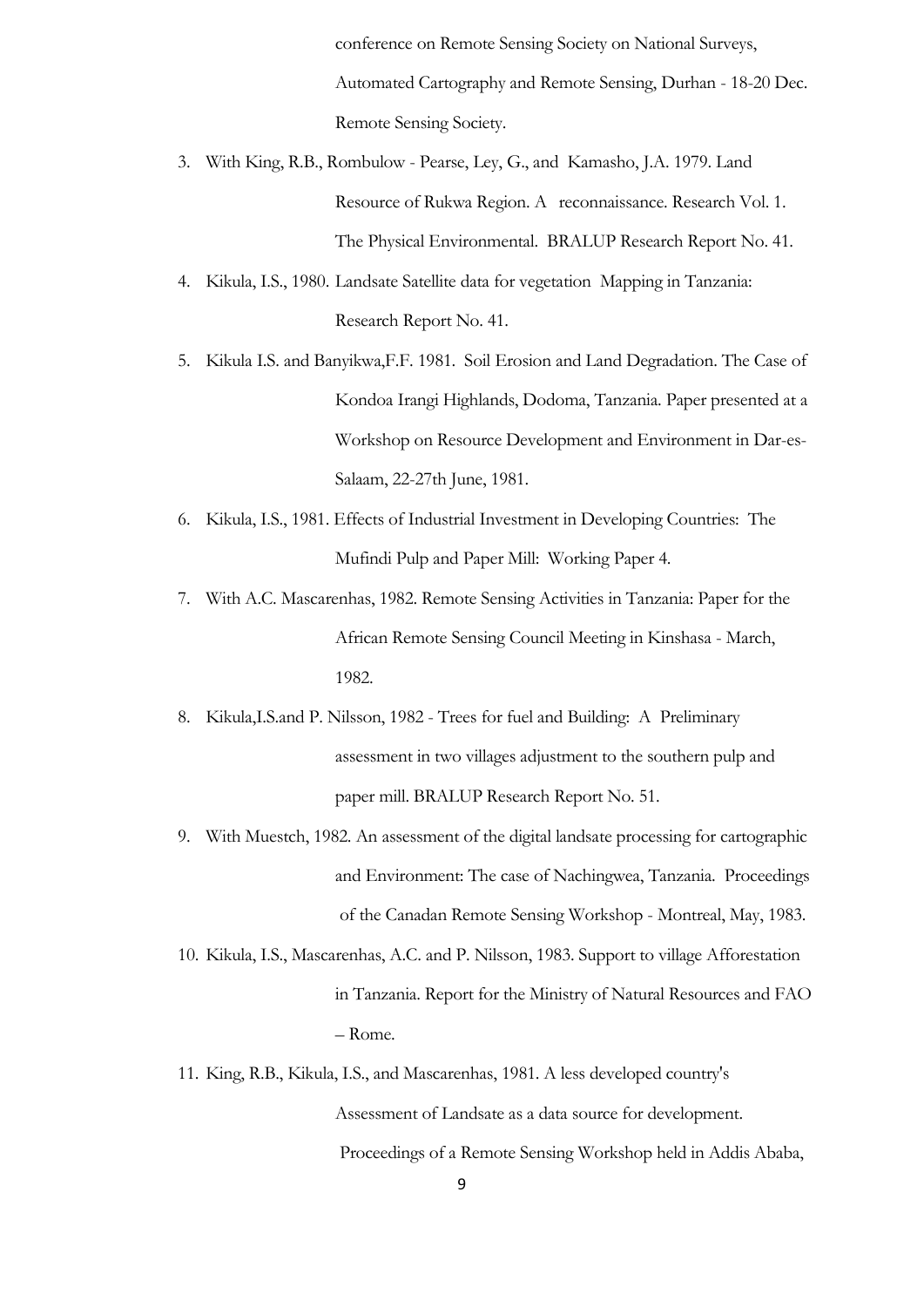Ethiopia.

12. Kikula, I.S. 1984. Vegetation Types of Rukwa Region, Tanzania. In Mascarenhas, A.

(Ed.). An Atlas of the Natural Physical Features and Agricultural potential of Rukwa Region Tanzania. Published by University of Dar es Salaam and Clark University.

13. FAO, 1984. Fuelwood Consumption and Supply in Semi-arid areas in Tanzania,

FAO Rome.

14. Kikula, I.S., Mwasumbi, L. and A.S. Mohamed, 1987. A baseline Plant Checklist of the

Vegetation Near the Southern Pulp and Paper Mill in Southern Mufindi District IRA Research Paper No. 74.

15. Kikula, I.S.,1986. The influence of fire on the composition of Miombo woodlands of South

West Tanzania. OIKOS Vol. 46.

16. Kauzeni, A.S., Kikula, I.S., and Shishira, E.K., 1987. Developments in Soil Conservation in

Tanzania.In History of Soil Conservation in the SADCC Region. SADCC Report No. 8.

17. Kauzeni, A.S., Shishira, E.K. and Kikula, I.S., 1987. Impact of of Villagization of

Agricultural Productivity and Development in Rukwa Region. NORAD No. 1496/86/JL/PTA544.

- 18. Kikula, I.S., Shishira, E.K., Paulsson, B., and Bystrom, M. 1988. Defining an Inventory System for Assessment of Natural Woodlands in Tanzania using SPOT Data. Proceedings of the 20th International Symposium on Remote Sensing of Environment, Abidjan October, 20-26th 1988. p. 271 - 279.
- 19. Kikula, I.S., 1988. Social Aspects of Community Forestry and the possible implications for the woodfuel/forestry project in Tanzania. UNDP/World Bank No.8. Wood/tanz/MFY/04-20-88.
- 20. Kikula, I.S., 1989. Possible implications of the Similarities and differences in the perception of land degradation between planners and the planned. IRA Research Paper No. 19.
- 21. Kikula, I.S., Mung'ong'o, C.G. and R. Jengo, 1989. Perspectives of Land Degradation and conservation in Tanzania: An Annotated Bibliography. SIDA, Nairobi.
- 22. Kikula, I.S., and Shishira, E.K., 1989. Assessment of Woodfuel Resources in Tanzania using SPOT Satellite Data. UNDP/WORLD BANK. Vols 1-6 with 174 maps.
- 23. Kikula, I.S., 1989. Spatial changes in Forest Cover on the East Usambara Mountains In A.C. Hamilton and R. Bensted-Smith (Ed.) Forest Conservation in the East Usambara Mountains, Tanzania. Man Graphies Ltd., Nairobi.
- 24. With Borrow, E.M., Kabelelo, and P. Brandstrom, 1988. Soil Conservation and Afforestation in Shinyanga Region: Potential and Constraints – NORAD.
- 25. Kikula, I.S. and Ophelia Mascarenhas, 1990. Evaluation of Norwegian Assistance to the Energy Sector of SADCC Countries:Project Profile 4: The Morogoro Fuel wood Stove Project. Centre for Development and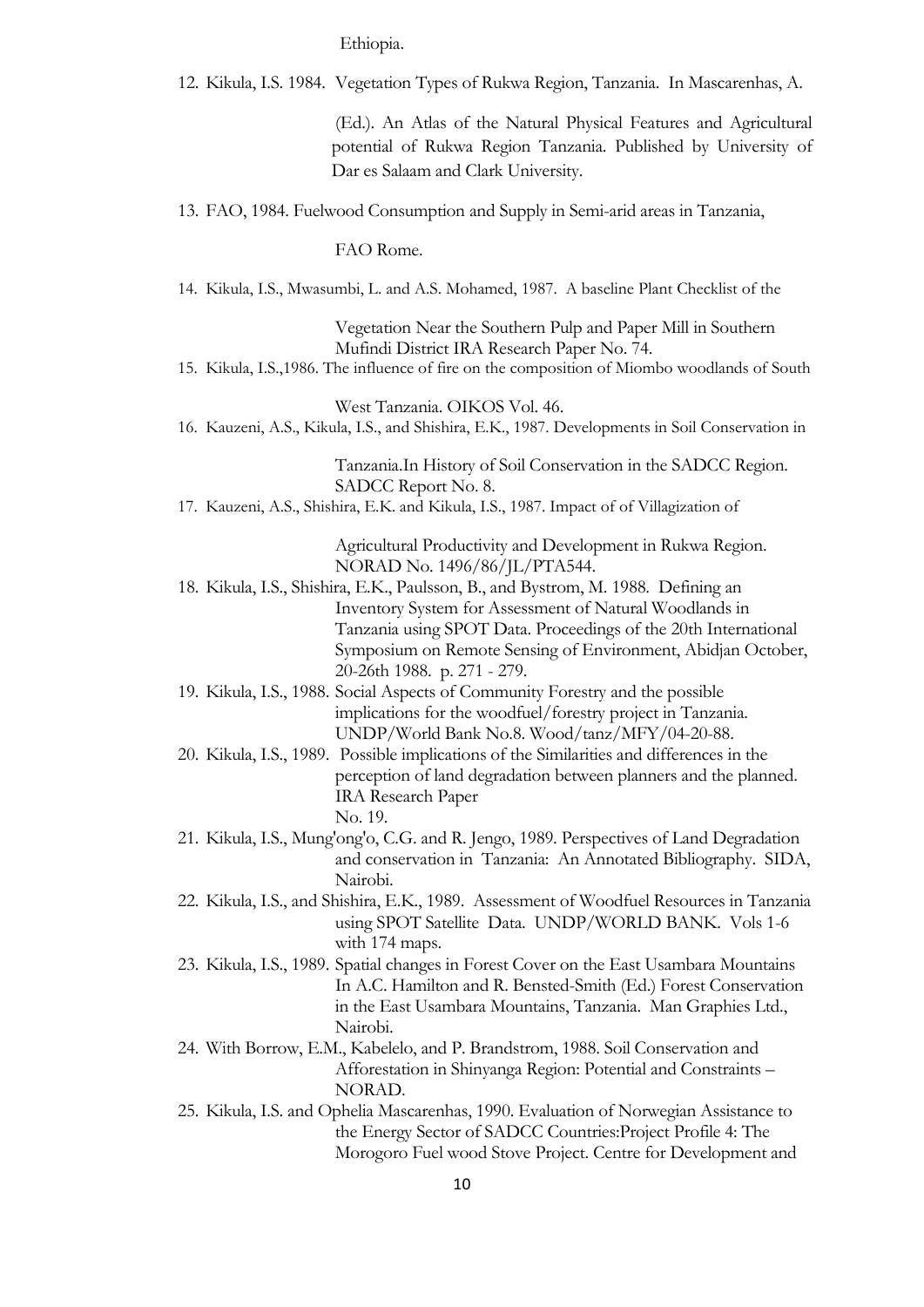Technology, University of Trondheim.

- 26. Kikula, I.S. and Ophelia Mascarenhas, 1990. Evaluation of Norwegian Assistance to Energy Sector of SADCC Countries: Project Profile 6: Blantre City Fuelwood Project. Centre for Development and Technology, University of Trondheim.
- 27. Kikula, I.S., Lysne, D.K., O. Mascarenhas, R. Skarstein, 1990. Evaluation of Norwegian Assistance to the Energy Sector of SADCC Countries: Project Profile 3. Zanzibar Rural Electrification Project (RUREL) Centre for Development and Technology, University of Trondheim.
- 28. With Skarstein, R., F. Chinemana, D.K. Lysne, O. Mascarenhas, J.E. Torp, 1990. Energy Policy issues in SADCC: Towards a Development Strategy for Norwegian Assistance: General Report. Centre for Development and Technology, University of Trondheim.
- 29. With Skarstein, F. Chinemana, D. Lyshe, O. Mascarenhas and J.E. Torp 1990. Evaluation of Norwegian Development Assistance in the Energy Sector of SADCC Countries Summary Report and recommendations. Centre for Development and Technology, University of Trondheim.
- 30. With Skoog-D. Bass S., Blakie, P. and Gumbo, D., 1990. Evaluation of the SIDA SUPPORTED Coordination Programme of the Soil and Water

Conservation and Land Utilization Sub-sector. International Institute for Environment and Development.

31. Kikula, Idris, 1990. Application of Images/Maps in Vegetation Mapping, Type Identification, Monitoring and Planning. Paper Presented at the

United Nations Course/seminar on Remote Sensing Education for

Educators, Stockholm. May, 1990.

- 32. Kikula, S. Idris, 1990. Towards a Woodfuel Inventory in Tanzania: A Case Study. Paper presented at the United Nations Course/seminar on Remote Sensing Education for Educators. Stockholm, May 1990.
- 33. With C. Christiensson, and W. Ostberg, 1991 Man-Land Interrelationship in Semi-Arid Tanzania: A Multidisciplinary Research programme. Ambio Vol.20 No.8 Pg. 357-363.
- 34. Kikula, I.S., E.K. Shishira, P.Z. Yanda, and C.G. Mung'ong'o, 1991. Baseline Mapping for Monitoring of Desertification in the Monduli Area NEMC.
- 35. Kikula, I.S., E. Shishira, P.Z. Yanda and C.G. Mung'ong'o 1991. Baseline Mapping for Monitoring of Desertification in Naberera Area. NEMC.
- 36. Kikula, I.S., E.K. Shishira, P.Z. Yanda and C.G. Mung'ong'o 1991. Baseline Mapping For Monitoring of Desertification in the Igalula Area. NEMC.
- 37. Kikula, I.S., E.K. Shishira, P.Z. Yanda and C.G. Mung'ong'o 1991. Baseline Mapping for Monitoring Desertification in Bulunde. NEMC.
- 38. Kikula, I.S., E.K. Shishira, P.Z. Yanda and C.G. Mung'ong'o 1991. Baseline Mapping for Monitoring of Desertification in the Kikilo Area. NEMC.
- 39. Kikula, I.S., E.K. Shishira, P.Z. Yanda and C.G. Mung'ong'o 1991. Baseline Mapping for Monitoring of Desertification in the Bukombe Area.NEMC
- 40. Kauzeni, A. Kikula, I., H.F. Bitanyi and M.A.K. Ngoile Editors National Conservation Strategy for Tanzania Proceedings of the first

National Workshop held at Dodoma Nov. 12-17, 1990. NEMC.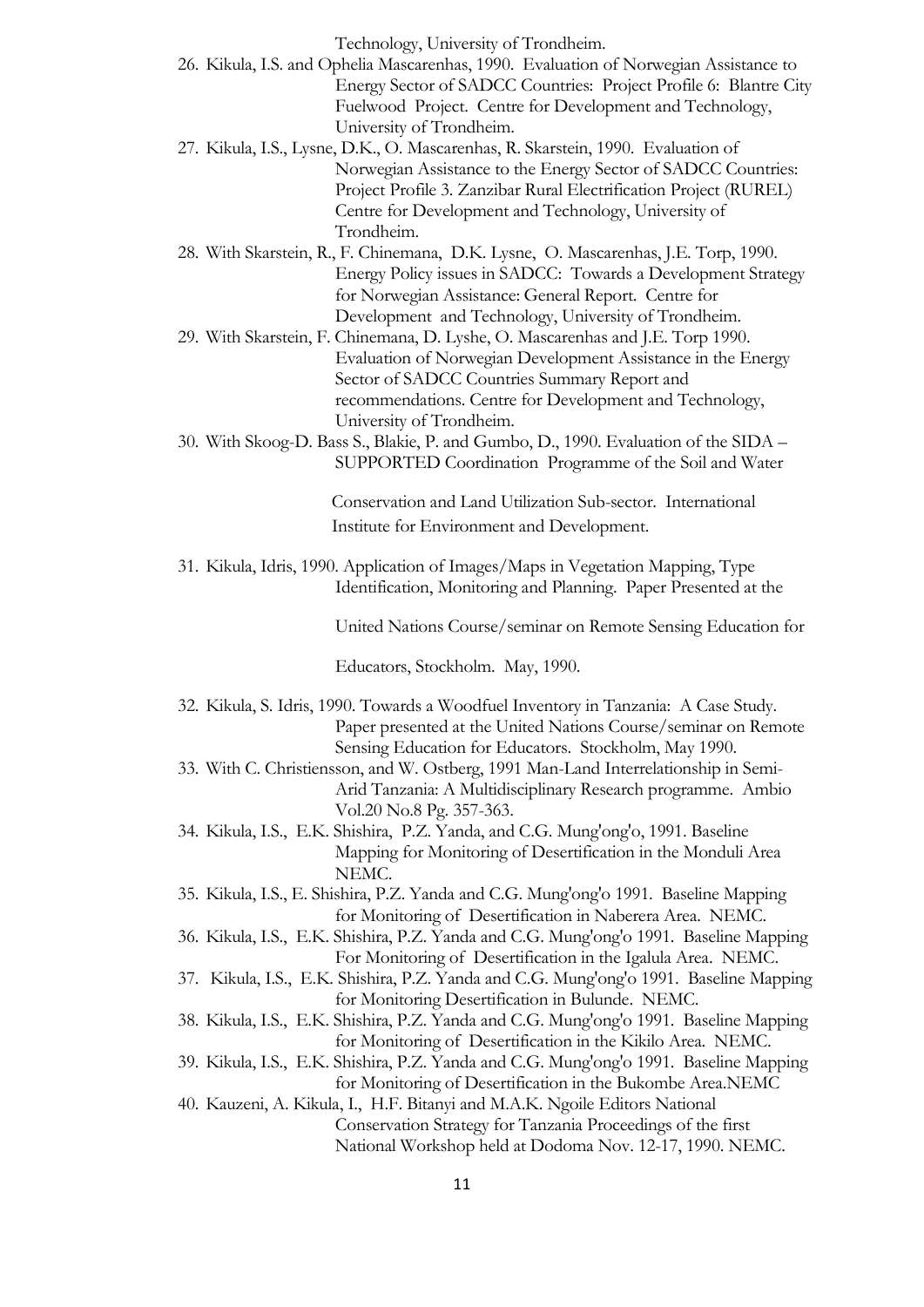- 41. Kikula, I.S., Shishira, E.K. and F. Maganga, 1992. Developments in Land Degradation in Sukumaland. IRA Research Paper No. 30.
- 42. Kikula, I.S. and C. Mung'ong'o, 1992. Environmental Problems of Natural Resources: A Case of HADO Project. Proceedings of Workshop on E.I.A. NEMC.,1992.
- 43. Kauzeni, A.S., Kikula, I.S., Mohamed, S.A., and J.G. Lyimo (1993).Land Use Planning and Resource Assessment in Tanzania:A case study. IIED Environmental Planning Issues No.3.IRA Research Paper No. 35.
- 44. Lyimo, J.G., Mohamed, S.A., Kikula, I.S., Kauzeni, A.S., 1993. Land Use Planning and Resource Assessment in Tanzania: An Annotated Bibliography. IRA Research Report No. 85.
- 45. Kikula, I.S. and Mung'ong'o, C.G., 1993. A historical review of the erosion problem and land reclamation in Kondoa District, Central Tanzania. IRA Research Paper No. 33.
- 46. Kikula, I.S. and C.G. Mung'ong'o, 1993. Problems of Natural Resources Management: The case of Kondoa. Regional Soil and Water Conservation, Nairobi.
- 47. Prins,E. and I.S. Kikula, 1996. Deforestation and Regrowth Phenology in Woodland Assessment by Landsat Multispectral Scanner System Data**.** Forest Ecology and Management 84 pp 263-266.
- 48. Lerise, F., Mwaiselage, A. and I.S. Kikula, 1993. The Dodoma Land Use Management Project: An Evaluation of Mzula Pilot Project. Consultancy Report for S.N.V.
- 49. Lerise, F., Mwaiselage, A. and I.S. Kikula, 1993. Participatory Land Use Planning in Mzula: Is it a viable experiment? Paper presented at the Land Use Planning Workshop in Dodoma.
- 50. Mwalyosi, R.B. and I.S. Kikula, 1993. EIA of Cathodic Protection Stations in Mikumi National Park. Consultancy report for TAZAMA Pipeline Ltd.
- 51. Kikula, I.S. and R.B.B. Mwalyosi, 1994. Environmental Management in Tanzania Msambichaka,L.A.,Moshi,H.P.B. and Mtatifikolo F.P.(Ed).Challenges of the 21st Century.DUP
- 52. Kikula, I.S., 1993. Environmental: Sustaining tomorrow. Paper presented at seminar held at Novotel Hotel - Arusha, 2-20 August, 1993.
- 53. Blondeau,G; Chipman,R; Haubold, H.J., W. Steinborn, W. and Kikula, I.S., 1994. Centre for Space Science and Technology Education in Africa. Final Report of the Evaluation Mission to Africa. Office for Outer Space Affairs. United Nations Office at Vienna.
- 54. Mwalyosi, R.B.B., Kikula, I.S. and Mwaiselage, A. 1994. Environmental Impact Assessment of the Serengeti Serena Lodge Project in the Serengeti National Park.Consultancy Report to TANAPA.
- 55. Mwalyosi, R.B.B., Kikula, I.S. and Mwaiselage, A. 1994 Environmental Impact Assessment of the Grumeti Serena Tented Camp Project in the Serengeti National Park. Consultancy Report to TANAPA.
- 56. Christianson, C. Kikula, I.S. and Osterberg, W. 1994. Research in Support of Conservation Projects or of Land Users? ISCO conference proceedings and IRA Research Report No.90.
- 57. Kikula, I.S. 1996. The Other side of Participatory Land Use Planning. In Christiansson,C.and Kikula,I.S.(1996) Eds.Man Land Interrelations in Semi Arid Tanzania.Published by SIDA's Regional Soil Conservation Unit, RSCU.
- 58. Kikula, I.S. Subsistence Agriculture in Subsistence Economies: Some of the Overlooked Research Issues Based on The Tanzanian Experience.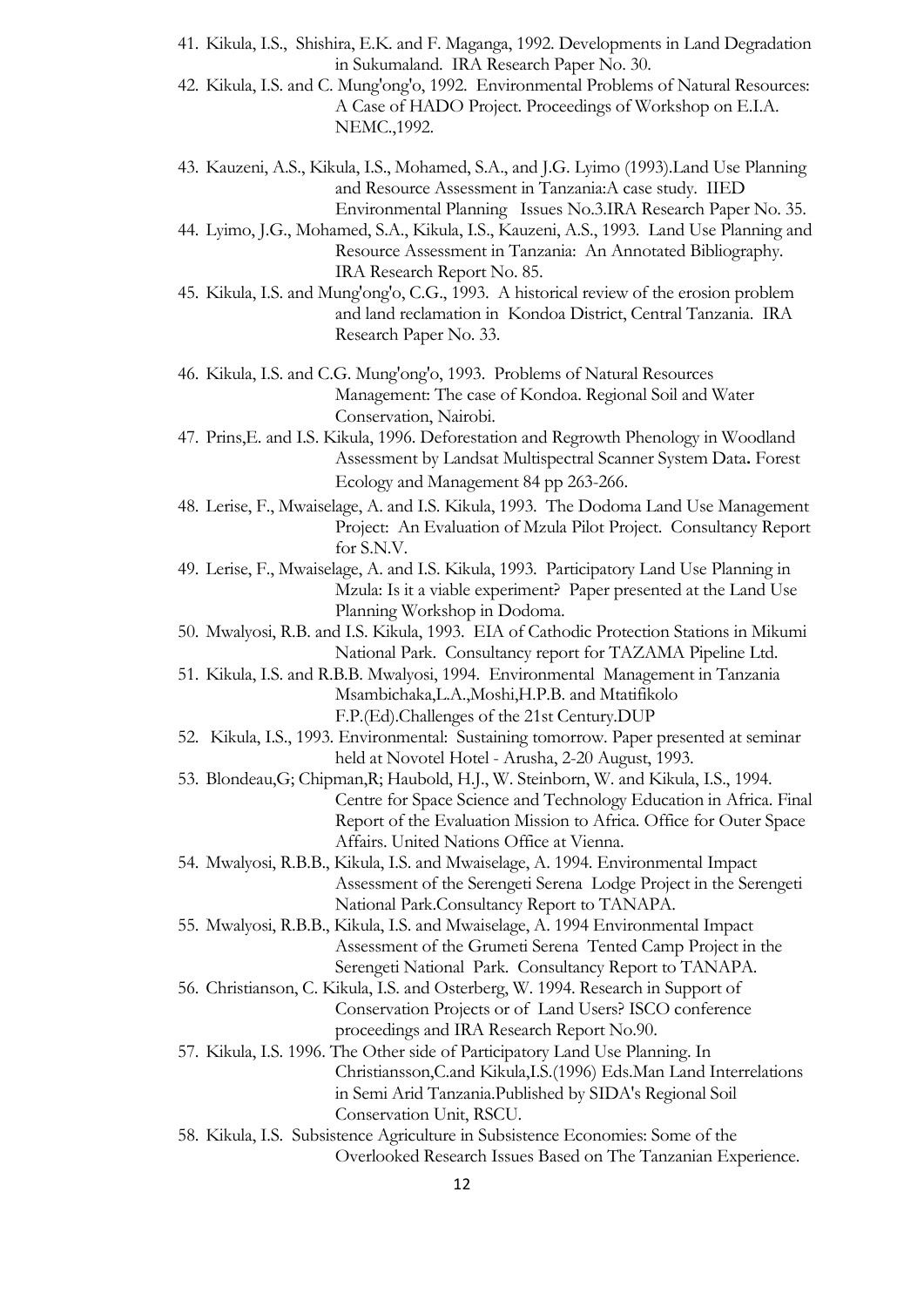African Review 1996.

- 59. Kikula, I.S.1996. Why Land Resource Information is not Used Effectively As a Tool For Environmental Management. Proceedings of the workshop on natural Resources Data Collection and Management. IRA Research Report No.97 pg 3-11.
- 60. Kikula, I.S., Charnley, S. and P. Yanda.1996. Ecological Changes in the Usangu Plains and Their Implications on Down Stream Flow of the Great Ruaha River in Tanzania. IRA Research Paper No. 99
- 61. Kikula, I.S. and R.B.B. Mwalyosi 1995.Environmental Impact Assessment of the Ikela Water Scheme. DHV Consultants.
- 62. With five others. 1995.The Environmental Impact Assessment of Makuyuni-Oldeani Road. for Space Science and Technology Education in Africa. Report for the United Nations.
- 63. Mwalyosi, R.B., Kikula, I.S., Mung'ong'o, C., Liwenga, E., and Ako, A., 1996. Environmental Impact Assessment of the Sadani Game Reserve. Wildlife Division .Ministry of Natural Resources and Tourism. A Consultancy Report.
- 64. Kikula I.S. and A.B.Magabe 1996. Environmental, Social, and Policy Implications of Refugees in Kagera Region, Tanzania. NEMC
- 65. Kikula, I.S. and Mohamed, N. 1996. Independent Review of Capacity 21 Programme.UNDP New York.
- 66. Kikula, I.S.1996. A Review of the Capacity 21 Programme in Malawi.UNDP New York.
- 67. 67. Kikula, I.S. 1996. A Review of Capacity 21 Programme in Swaziland.UNDP New York.
- 68. Liwenga, E.T. and I.S. Kikula 1997. Household Food Security and Coping Mechanisms in Sevely Eroded Areas: The Case of Kondoa Eroded Areas, Tanzania. IRA Research Paper No. 39.
- 69. Mwalyosi, R.B.B., Kikula, I.S., Mung'ong'o C., Shechambo, F.A., Mwaiselage, Mato, R.R. and E. Raymond 1997. Construction/Rehabilitation of the Ngorongoro Crater Lodge. Environmental Impact Assessment.
- 70. Kikula, I.S., 1995. Information Tools for Environmental Management. Paper for an International Workshop. Telemark College, Norway.
- 71. Christiansson, C., Kikula, I.S. & Ostberg, W., 1991. Mainland Interrelations in Semi-Arid Tanzania: A Multidisciplinary Research Programme . Ambio 20:357-361.
- 72. Kikula, I.S. 1996. Information tools for environmental management. Environment and Management in Africa International Workshop held at Telemark College, Norway August 28-30,1995.
- 73. Kikula, I.S.1996. The North-South Partnership in Research, the Case of the South-7 Western Tanzania Project. A Paper presented at the Workshop on the South- Western Tanzania Project at IRA on 6th August 1996.
- 74. Kikula, I.S., 1996. Issues on the Study of Indicators and Data Base on Land Degradation in Tanzania, the Case of Kondoa Irangi Hill. Paper presented at the workshop organized by the institute of Resource Assessment, NORAGRIC and the World Bank on16th January 1996 at Kunduchi Beach Hotel
- 75. Kikula, I.S. 1996. Mapping of land Use and Land Cover as Bench-Mark for Monitoring and Evaluation: The case of Tanzania. Paper presented at the expert meeting on guidelines for vegetation monitoring held in Johannesburg on 25th October 1996.
- 76. Kikula, I.S. 1998. Impacts of Land Use Policies on the Environment of the Serengeti Ecological Unit. Proceedings of Workshop held in London 22nd – 26th June, 1998.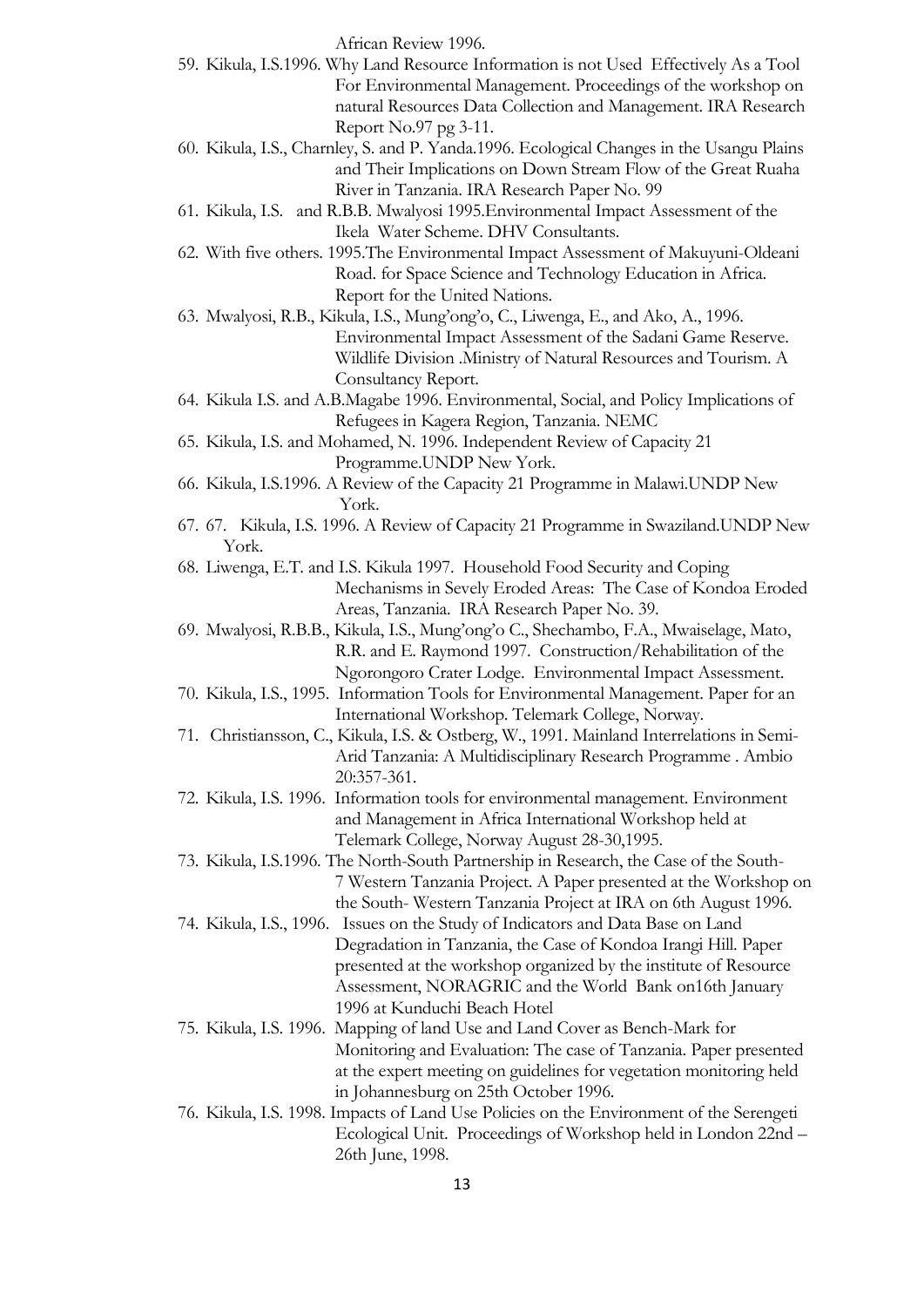- 77. Mwalyosi R.B.B.., I.S. Kikula, 1997. Evironmental Evaluation for Tourism Development in the Sadani Game Reserve. Ministry of Natural Resources and Tourism. 78. Kikula, I.S., 1998. Capacity Development on Environment as a National Endogenous Process-the Role of External Assistance. International Workshop on Danish Assistance to Capacity Development on Environment, Snekkersten, Denmark 12-15th May, 1998 pages. 39-48. 79. Kikula, I.S. and Kiangi, 1998. Local Perspectives on Globilization. The natural resources Domain in Tanzania. REPOA. 80. Kikula, I.S. and Kerstin, F. 1998. Road from Rio, Tanzania. UNDP. 81. Kikula, I.S. and Kerstin, F. 1998. Capacity 21 Tanzania - Capacity Building for Sustainable Development and Planning "Tanzakesho", UNDP. 82. Blunt, M. and I.S. Kikula (1999). Capacity 21 Kenya- Capacity Building for Sustainable Development in Kenya " Kendelevu", UNDP 83. Kikula, I.S., Christiansson, C. and C. Mung'ong'o 1998 (Ed). Man-Land Inter-Relations in Semi Arid Environments of Tanzania. Proceedings of the Dodoma Workshop, 12-15 October, 1998. 84. Kikula, I. S. 1999. Lessons from Twenty-five Years of Conservation and Seven Years of Research Initiatives in Kondoa Highlands of Central Tanzania. Ambio Vol.28 No.5 pp 444-449. 85. Kikula, I.S. 1998. Capacity Development on Environment as a National Endogenous Process-the Role of External Assistance. Proceedings of the International Workshop on Danish Assistance to capacity development in environment. pp 39-48. 86. .Kikula, I. S., B. Dallal- Clayton, C. Comoro and K. Fliegner 1999. A Survey of Some Current Approaches to Participatory Planning at District Level. Volume One. Ministry of Regional Administration and Local government and the United Nations Development Programme. 87. Kikula, I.S. and C. Comoro1999. A Survey of Some Current Approaches to Participatory Planning at District Level. Volume Two. Ministry of Regional Administration and Local government and the United Nations Development Programme. 88. Homewood,K., E.F.Lambin, E.Coast, A.Kariuki, I.Kikula,J. Kivelia. M.Said,S.Serneels and M.Thompson 2001. Long-Term Changes in Serengeti-Mara Wildebeests and Land Cover: Pastoralism, Population or Policies?.PNAS, Vol 98 no.22 pp12544-12549 89. McPherson, A., Kikula,I.S. and A. Mwakaje 2002. Guidelines for the Preparation of District Agricultural Development Plans. Consultancy Report, JICA 90. Kikula, I.S. 2003. The Process Used In Participatory Planning for District Development Within the Tanzakesho (Capacity 21) Programme. PO-RALG and UNDP 91. Kikula, I.S. 2003. Outputs and Lessons From Participatory Planning for District Development Within the Tanzakesho (Capacity 21) Programme in Tanzania. PO-RALG and UNDP 92. Kikula,I.S. R.Mato and A.Mwakaje 2003.Environmental Impact Assessment for the Upgrading of the Ndutu Safari Lodge. Ndutu Safari Lodge 93. Ndangarasi,H.J., Kikula, I.S. and Friedericks, J.B. 2003. Effects of non-timber Products Extraction on Species Diversity, Species Composition and Forest Structure in an African Biodiversity Hotspot. Proceedings of International Conference on non- Timber Products Held in November, 2003, USA 94. Kikula, I.S. 2003.(Ed) Lower Kihansi Environmental Management Project: Research, Monitoring and Modeling; Proceedings of the First Expert Panel Meeting Held in Washington at the World Bank,24
	- 14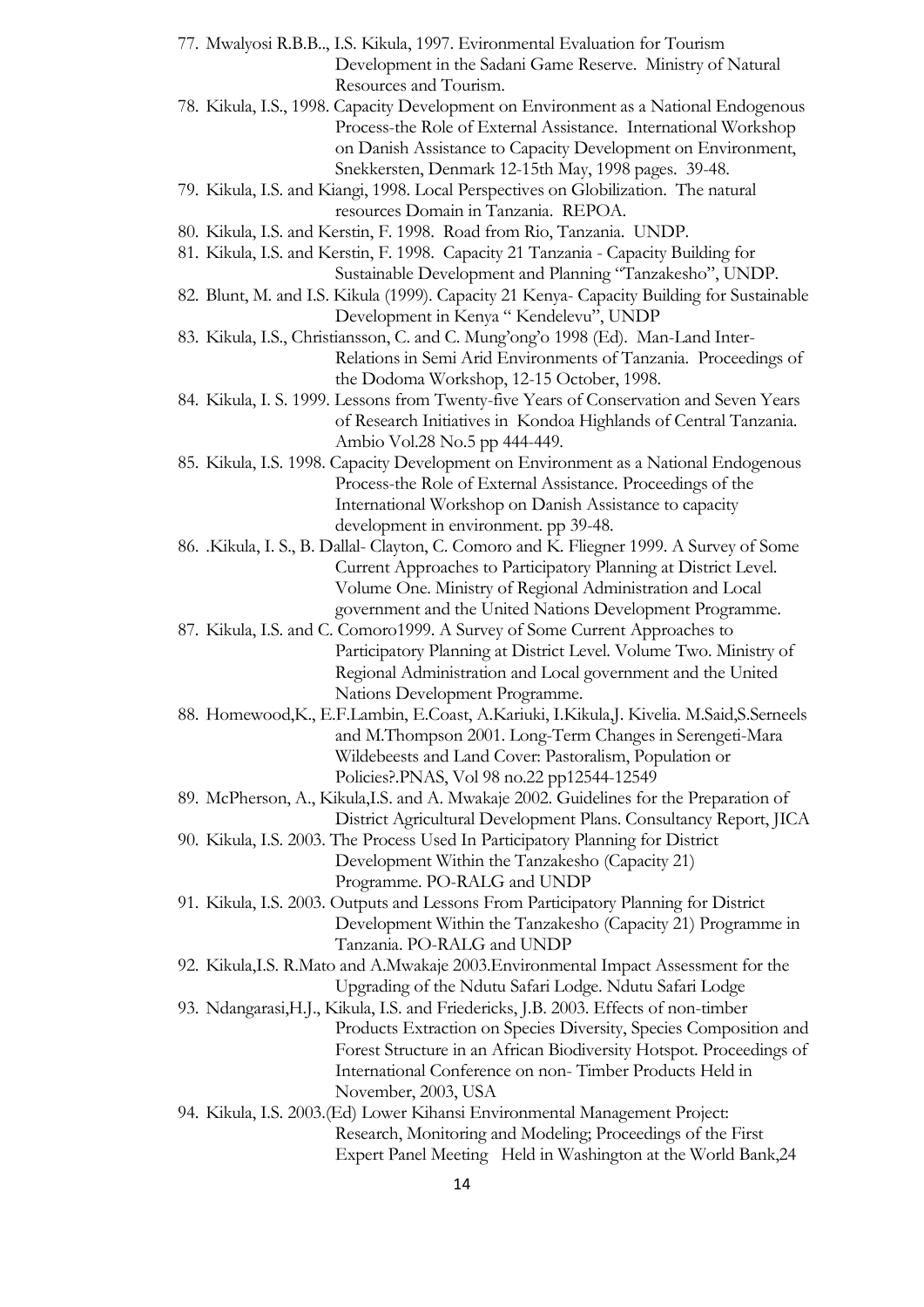and 25th January, 2003.NEMC

- 95. Kikula,I.S. and Others 2003. Vision and Strategy Framework for Management and Development of Lake Victoria Basin. East African Community
- 96. Kikula, I.S.2004. Background to the Geo-Physical and Social Dynamics in Semi- Arid Tanzania. In Mun'gon'go, C. I.S. Kikula and R.B.B. Mwalyosi (Ed.). Geo- Physical and Social Dynamics in Semi- Arid Environments of Central Tanzania DUP, University of Dar-es-Salaam.
- 97. Kikula,I.S. R.B.B.Mwalyosi, and E. Liwenga. 2004. Lessons Learnt in the Man Land Interrelationship Programme in Central Tanzania. Mun'gon'go, C. Kukula,I.S. and R.B.B. Mwalyosi (Ed). Geo- Physical and Social Dynamics in Semi- Arid Environments of Central Tanzania. DUP, University of Dar-es-Salaam.
- 98. Kikula, I.S. and R.B.B. Mwalyosi.2004. The Way Forward and Policy Issues of the Man Land Inter-Relationship in Semi Arid Tanzania. In Mun'gon'go, C. and R.B.B. Mwalyosi (Ed.) Geo- Physical and Social Dynamics in Semi- Arid Environments of Central Tanzania E&D Publishing House
- 99. Kikula, I.S.; L. Luguga and G. Aliti 2004. From Capacity 21(Tanzakesho) to Capacity 2015 in Tanzania. Paper presented at the regional workshop on Capacity Development at Local level-Mainstreaming Public Private Partnership (PPP) 25-27th October 2004 CapeTown, South Africa.
- 100. Kikula, I.S. 2004.Participatory Approach for District Development Planning Within the Tanzakesho (Capacity 21) Programme in Tanzania. President's Office- Regional Administration and Local Government and UNDP
- 101. Cooksey,B. and I. Kikula 2004. When Bottom-up Meets Top-Down: The Limits of Local Participation in Government Planning in Tanzania. REPOA.
- 102. Kikula I.S. and R. Kiunsi 2005. Environmental Impact assessment (EIA) Process: A Technical Report as an Input to the Formulation of Regulations for EIA in Tanzania. Vice President's Office.
- 103. Cooksey, B. and I. Kikula 2006. Participatory Approaches to Local Government Planning in Tanzania:The Limits to Local Participation. REPOA
- 104. Tarp, E., Kikula. I.S., Therkildsen, O., Van der Sluys, C. 2006. Environmental Sector Support; An Appraisal Report. Ministry of Foreign Affairs, Danida
- 105. Kikula I..S. 2006. Ecosystems Dynamics, Implications on Livelihoods and Challenges for Sustainable Management: An overview. Key Note paper for the conference on ecosystems Dynamics and Implications on Livelihoods; 18-20th October 2006, Kunduchi Beach Hotel, Dar-Es-Salaam
- 106. Kikula I..S., A. Mwakaje and L. Mato. 2006. Environmental Impact Assessment of the Ndutu Lodge
- 107. Kikula I..S., A. Mwakaje and L. Mato 2006. Environmental Impact Assessment of the Mikumi Lodge
- 108. Kikula I..S., Shechambo, F.C., and E.E. Hanai 2007. Report on Strengthening Institutional, Legal and Policy Frameworks fo Petrolelium Development in the United Republic of Tanzania.WWF
- 109. Kikula I..S. Mato, R.A.M. 2007. An Envirinmental Audit Report for the Upgrading of the Ndutu Safari Lodge. Ndutu Safari Lodge
- 110. Kikula, I.S. and Ten others 2007. Environment at the Heart of Tanzania's Development; Lessons From Tanzania's Natioanal Strategy for Growth and Reduction of Poverty-MKUKUTA. URT and IIED,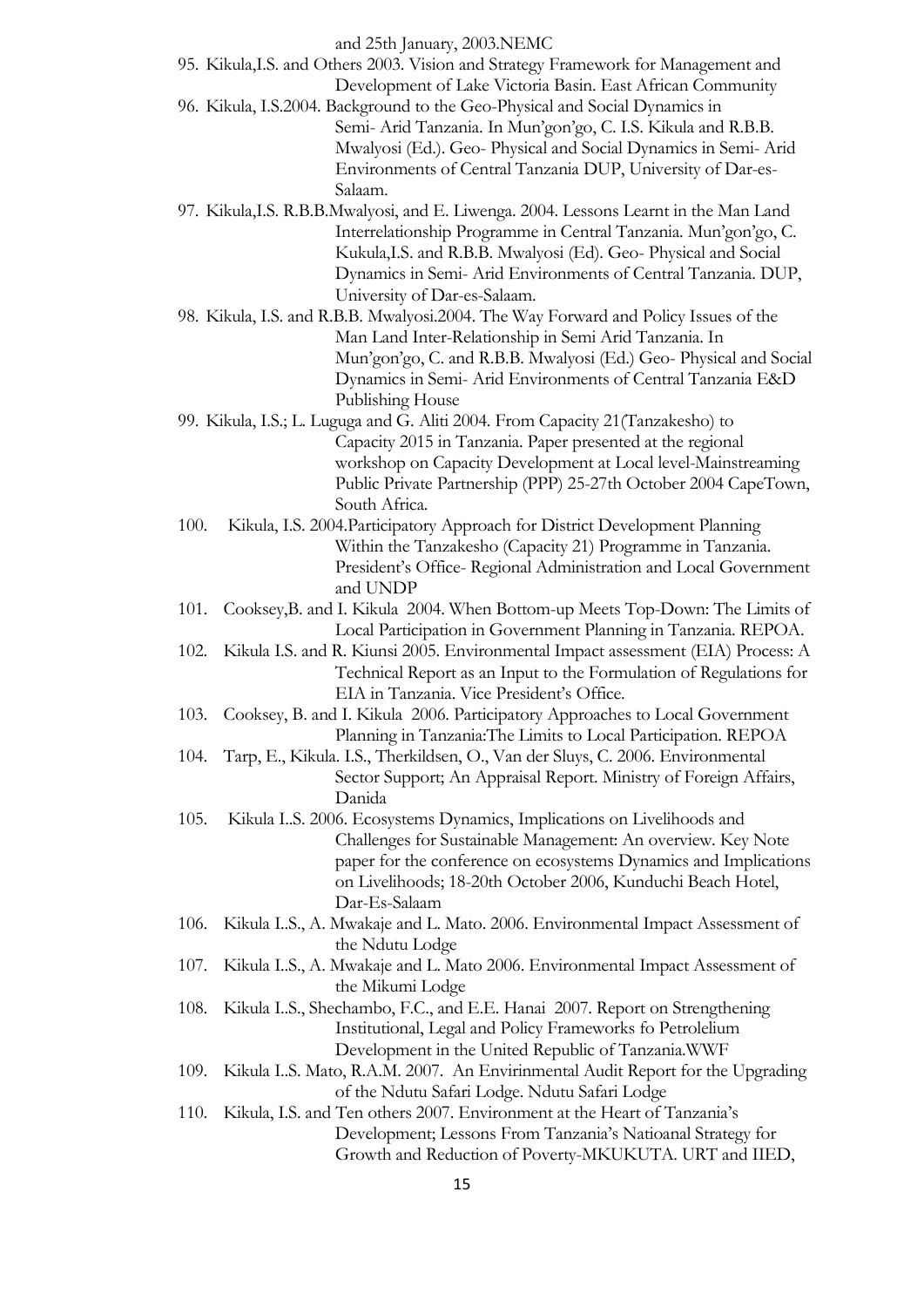London.

|      | 111. Hassan, S., N. H., Rusch, G. M, Hytteborn, H., Kikula I., Skarpe C. 2007(in                                                                        |
|------|---------------------------------------------------------------------------------------------------------------------------------------------------------|
|      | press). Primary Production responses to early dry-season burns in                                                                                       |
|      | Western Serengeti grasslands                                                                                                                            |
| 112. | Hassan, S. Skarpe, C., Rusch, G., Kikula, I., Hytteborn, H. 2007 (in press). Forage<br>quality of the grasses from burnt and non burnt areas in Western |
|      | Serengeti, Tanzania                                                                                                                                     |
| 113. | Hassan, S., Rusch, G., Hytterborn, H.,. Skarpe C. 2007. Effects of fire on sward                                                                        |
|      | structure and grazing in western Tanzania. African Journal of                                                                                           |
|      | Ecology                                                                                                                                                 |
| 114. | Shemdoe R.S., Kikula I.S. and Van Damme P. 2007. Small farmers' perceptions on                                                                          |
|      | traditional tillage systems as drought risks adaptation strategies in                                                                                   |
|      | dryland areas of central Tanzania Nature and Culture                                                                                                    |
| 115. | Shemdoe R.S., Mbago, M., Kikula, I.S. and Van Damme, P. 2007. Weed species                                                                              |
|      | diversity on arable land of the dryland areas of central Tanzania:                                                                                      |
|      | Impacts of continuous application of traditional tillage practices.                                                                                     |
|      | GeoJournal                                                                                                                                              |
| 116. | Shemdoe, R.S., Kikula I.S., Van Damme, P. and W. Cornelis 2007. How well do                                                                             |
|      | farmers' perceptions on effects of traditional tillage practices on soil                                                                                |
|      | quality meet field observations : A case of drylands of Mpwapwa                                                                                         |
|      | District, Tanzania Journal of Land Degradation and Development                                                                                          |
| 117. | Shemdoe, R.S., P. Vandame and Kikula, I.S. 2007. Effects of Traditional Tillage,                                                                        |
|      | manure and Mulching Practices on Soil Moisture and Srghum                                                                                               |
|      | Yields in Semi- Arid Central Tanzania. Pedosphere Journal                                                                                               |
| 118. | Kikula, I.S. 2007. The Potential of small Scale Irrigation Systems to contribute to                                                                     |
|      | agricultural production in Tanzania. Repoa                                                                                                              |
| 119. | Shemdoe R S., Mbago F. M., Kikula I. S and P. Van Damme. 2008. Weed species                                                                             |
|      | diversity on arable land of the dryland areas of central Tanzania:                                                                                      |
|      | Impacts of continuous application of traditional tillage practices.                                                                                     |
| 120. | GeoJournal 71(2-3):107-115.<br>Shemdoe, R.S., Van Damme P and Kikula I.S. 2008. Increasing crop yield in water                                          |
|      | scarce environments using locally available materials: An experience                                                                                    |
|      | from semi-arid areas in Mpwapwa District, central Tanzania. Agric.                                                                                      |
|      | Water management.doi:10.1016/j.agwat.2008.01.007                                                                                                        |
| 121. | Shemdoe R.S., Kikula I.S, Van Damme P and Cornelis W. 2009. Tillage Practices                                                                           |
|      | and their Impacts on Soil Fertility in Farmers Fields in Semi-arid                                                                                      |
|      | Central Tanzania. Journal of Arid Land Research and Management.                                                                                         |
| 122. | Shemdoe R.S., Kikula I.S and Van Damme P 2009. Traditional Tillage Systems as                                                                           |
|      | Drought Adaptation Strategies of Smallholder Farmers: The Case of                                                                                       |
|      | Semi-arid Central Tanzania. Nature and Culture Journal                                                                                                  |
| 123. | Kikula I.S. 2008 Relevance of the Chinese Experience in Higher Education                                                                                |
|      | Reforms to Tanzania and Anglophone Countries. UDOM                                                                                                      |
| 124. | Mangewa, L.J., Kikula, I.S. and Lyimo, J.2009 . Ecological Viability of the Upper                                                                       |
|      | Kitete-Selela Wildlife Corridor in the Tarangire-Manyara                                                                                                |
|      | Ecosystem: Implicationns to African Elephants and Buffalo                                                                                               |
|      | Movements. The Icfasi University Journal of Environmental                                                                                               |
|      | Economics pg 62-73.                                                                                                                                     |
| 125. | Kikula, I.S. 2008. The Potential of Small Scale Irrigation Systems to Contribute to                                                                     |
|      | Gricultural Production in Tanzania. REPOA. A Policy Brief                                                                                               |
| 126. | Namwata B.L.M., Kikula I.S. and Kopoka, P.A. 2014. Access of urban farmers to                                                                           |
|      | land, water, and inputs for urban agriculture in Dododma<br>Municipality, Tanzania. Journal of African Studies and                                      |
|      | Development. Vol. $6(x)$ pp 1-10.                                                                                                                       |
|      | <b>OTHER WRITINGS.</b>                                                                                                                                  |
|      |                                                                                                                                                         |